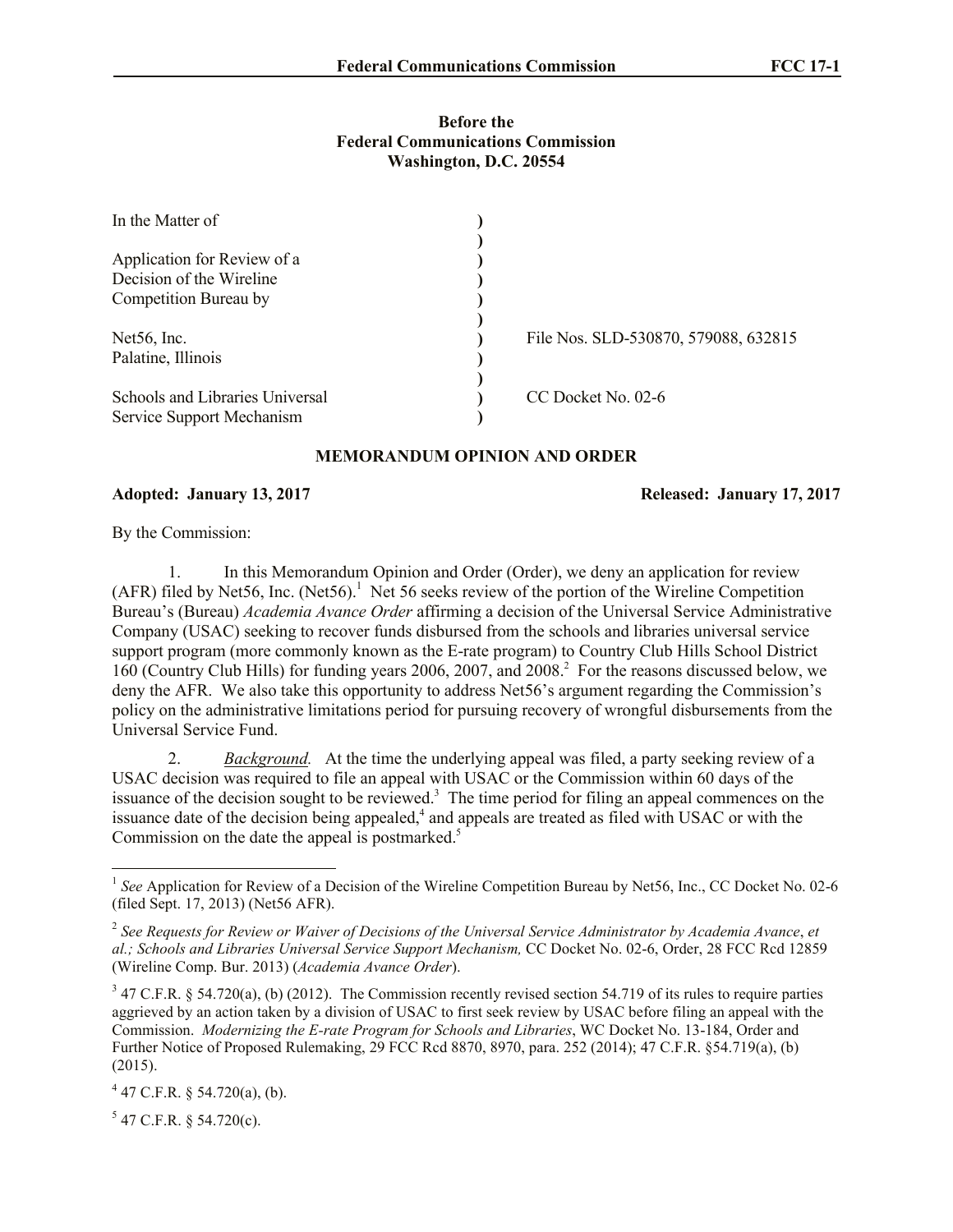3. On April 10, 2013, USAC issued commitment adjustment decision letters (COMADs) to Net56 seeking recovery of funds disbursed for funding years 2006, 2007, and 2008.<sup>6</sup> Net56 filed an appeal with USAC on June 25, 2013, 76 days after the COMADs were issued.<sup>7</sup> USAC denied the appeal on the grounds that it was untimely filed.<sup>8</sup> Net56 then filed a request with the Commission for review of USAC's denial of the late-filed appeal.<sup>9</sup> The Bureau, acting under delegated authority, denied Net56's request on the basis that Net56 failed to file its appeal with USAC within 60 days and failed to demonstrate that special circumstances existed to justify a waiver of the deadline.<sup>10</sup> Net56 subsequently filed the AFR.

4. *Denial*. Net56 does not contest that its appeal to USAC was filed more than 60 days after the issuance of the COMADs. Instead, Net56 argues that the Commission should either allow parties to file appeals within 60 days of the issuance of a Demand Payment Letter or the second notice of a COMAD. 11 Net56 contends that deadlines associated with COMADs are distinct from annual E-rate filing deadlines because COMADs may arrive unexpectedly, sometimes years after the funding year at issue.<sup>12</sup> We find this argument unpersuasive. Clear filing deadlines for appeals are needed to provide finality in the decision making process, and a 60-day period is adequate for applicants and providers to respond to USAC decisions, including COMADs. Finality in the decision making process is important so that the Commission can determine the amount of unused E-rate funding available to carry forward for subsequent years. The E-rate program has historically received funding requests that exceed the program's annual cap, and USAC has therefore denied funding to otherwise eligible applicants in past years.<sup>13</sup> Extending the deadline for filing COMAD appeals would delay USAC's efforts to recover erroneously committed funds and carry them forward. Even in years where there is sufficient funding available under the E-rate cap to meet all requests, delays in recovering erroneous funds harm USAC's ability to properly administer the program. Finally, Net56's suggestion would result in a confusing situation in which parties appealing COMADs would have multiple deadlines for filing appeals in the event that the party received multiple Demand Payment Letters. Such a situation would frustrate our goal of streamlining the administration of the program. Therefore, we deny Net56's request that we allow parties to appeal Demand Payment Letters and/or the second notice of a COMAD.

5. The Net56 appeal to USAC was untimely under our rules because it was not filed within 60 days of the issuance of the COMADs. The Commission's rules clearly state that appeals must be filed within 60 days of the "issuance of the decision" being appealed.<sup>14</sup> Here, the April 10, 2013 COMADs

7 *See* Letter from Paul B. Hudson, counsel to Net56, to Schools and Libraries Division, USAC (dated June 25, 2013).

8 *See* Letter from USAC, Schools and Libraries Division, to Paul B. Hudson, counsel to Net56 (dated July 2, 2013).

<sup>9</sup> See Request for Review by Net56, Inc. of the Decisions of the Universal Service Administrator, CC Docket No. 02-6 (filed July 11, 2013) (Request for Review).

<sup>10</sup> *See Academia Avance Order* at 12859, ¶ 1.

<sup>11</sup> Net56 AFR at 3. USAC's procedure for recovering incorrectly disbursed funds is to issue a COMAD followed by a Demand Payment Letter. *See* 2006 COMAD at 1.

 $12$  Net56 AFR at 2.

l

<sup>&</sup>lt;sup>6</sup> See Letter from USAC, Schools and Libraries Division, to Mary Piazza, Net56, Inc., RE: Funding Year 2006 (dated Apr. 10, 2013) (2006 COMAD); Letter from USAC, Schools and Libraries Division, to Mary Piazza, Net56, Inc., RE: Funding Year 2007 (dated Apr. 10, 2013) (2007 COMAD); Letter from USAC, Schools and Libraries Division, to Mary Piazza, Net56, Inc., RE: Funding Year 2008 (dated Apr. 10, 2013) (2008 COMAD).

<sup>&</sup>lt;sup>13</sup> The *Second E-rate Modernization Order* adjusted the annual E-rate program cap to \$3.9 billion beginning in funding year 2015, with adjustments for inflation thereafter. *See Modernizing the E-rate Program for Schools and Libraries; Connect America Fund*, WC Docket Nos. 13-184 and 10-90, Second Report and Order and Order on Reconsideration, 29 FCC Rcd 15538, 15586, para. 114 (2014) (*Second E-rate Modernization Order*).

 $14$  47 C.F.R. § 54.720(b).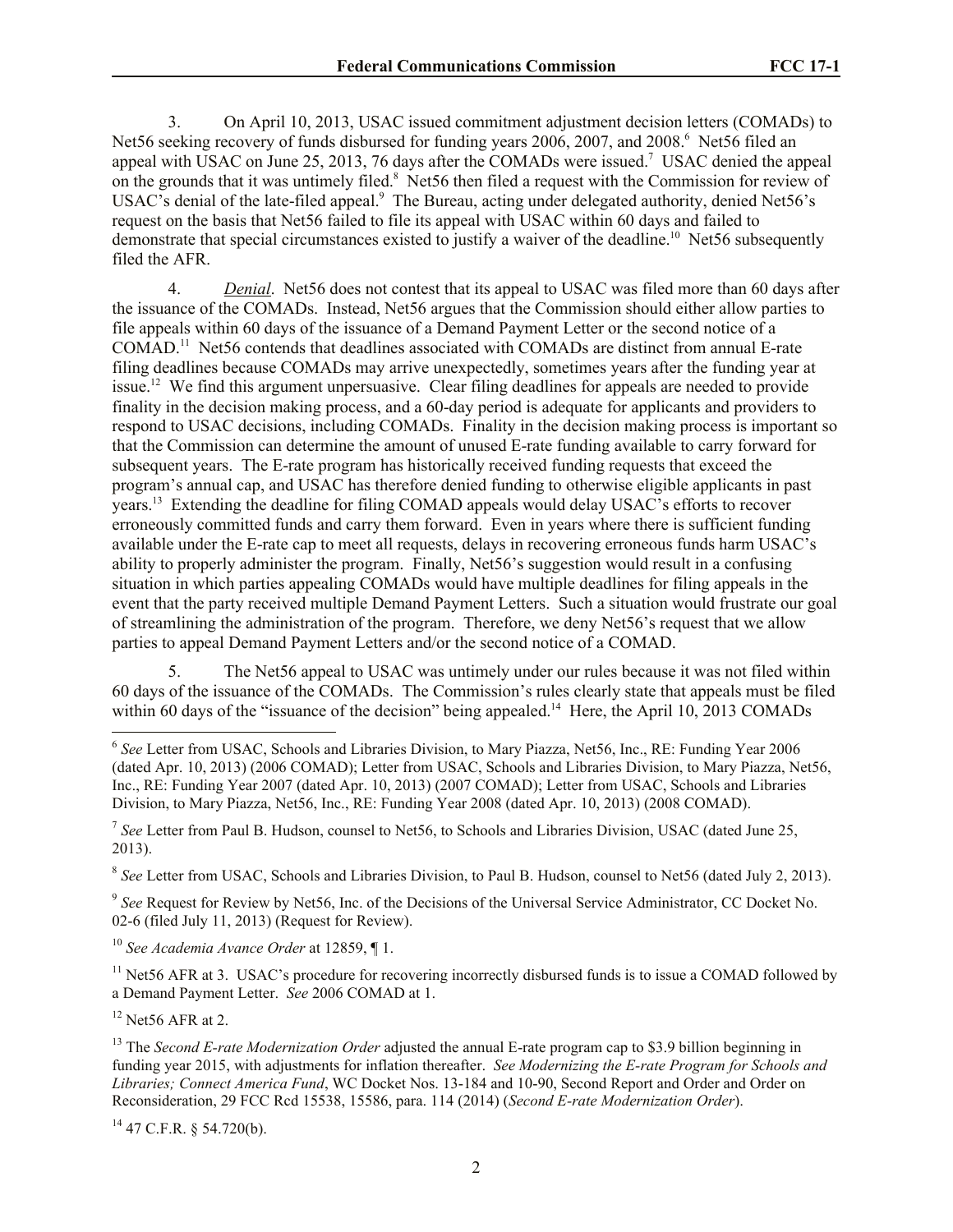rendered the USAC decisions that Net56 subsequently appealed. It was through the COMADs that USAC notified Net56 that funds had been committed in error. Moreover, the COMADs provided notice to Net56 that it had 60 days from April 10, 2013 to file an appeal with USAC or the Commission.<sup>15</sup> A Demand Payment Letter is not the decision being appealed; it is issued for the purpose of recovering funds that USAC or the Commission have previously determined were erroneously disbursed.<sup>16</sup>

6. *Waiver*. Net56 also requests, in the alternative, a waiver of the Commission's 60-day filing deadline.<sup>17</sup> The Commission may waive any provision of its rules on its own motion and for good cause shown.<sup>18</sup> A rule may be waived where the particular facts make strict compliance inconsistent with the public interest.<sup>19</sup> In addition, the Commission may take into account considerations of hardship, equity, or more effective implementation of overall policy on an individual basis.<sup>20</sup> In sum, waiver is appropriate if special circumstances warrant a deviation from the general rule, and such deviation would better serve the public interest than strict adherence to the general rule.<sup>21</sup>

7. In general, the Commission has enforced its appeal filing deadlines for the E-rate program, allowing waivers of deadlines only in limited, compelling situations.<sup>22</sup> For example, in the *Mescalero Order*, the Commission denied a request for review where the applicant asserted that its appeal was untimely filed because of disruption caused by the transfer of the school to a new location and a nonresponsive vendor.<sup>23</sup> The Commission upheld the Bureau decision denying the applicant's request for review as untimely filed, stating that, in cases of missed deadlines, the Bureau rarely grants waivers for untimely filing of appeals to  $USAC.<sup>24</sup>$ 

8. We find that Net56 has not demonstrated the existence of special circumstances that would warrant a waiver of our rules. Net56 offers little justification for a waiver. It states that it "missed the implication of [the COMADs] and did not become aware of its desire to appeal until USAC mailed

<sup>17</sup> *See* Net56 AFR at 5.

<sup>18</sup> 47 C.F.R. § 1.3.

l

<sup>19</sup> *Northeast Cellular Telephone Co. v. FCC*, 897 F.2d 1164, 1166 (D.C. Cir. 1990) (*Northeast Cellular*).

<sup>20</sup> *WAIT Radio v. FCC*, 418 F.2d 1153, 1159 (D.C. Cir. 1969), *aff'd*, 459 F.2d 1203 (D.C. Cir. 1972).

<sup>21</sup> *Northeast Cellular*, 897 F.2d at 1166.

<sup>15</sup> *See* 2006 COMAD at 2; 2007 COMAD at 2; 2008 COMAD at 2.

<sup>&</sup>lt;sup>16</sup> See USAC Glossary of Terms: Schools and Libraries (E-rate) Program.

http://www.usac.org/\_res/documents/sl/pdf/handouts/SL-Glossary-of-Terms.pdf (last visited Sept. 30, 2015) ("1st Demand Letter: The initial letter sent by USAC to recover funds from applicants or service providers who have committed program rule violations.").

<sup>22</sup> *See, e.g., Application for Review of a Decision of the Wireline Competition Bureau by Mescalero Apache School, Schools and Libraries Universal Support Mechanism*, CC Docket No. 02-6, Order, 20 FCC Rcd 5848 (2005) (*Mescalero Order*) (upholding a Bureau-level decision denying a request for review as untimely filed); *Request for Review by Donna Public Library*, *Schools and Libraries Universal Support Mechanism*, CC Docket No. 02-6, Order, 19 FCC Rcd 6358 (Wireline Comp. Bur. 2004) (Bureau-level decision declining to waive the 47 C.F.R. § 54.720 filing deadline and denying a request for review as untimely filed); *Request for Review of the Decision of the Universal Service Administrator by Albuquerque Public Schools*, *Schools and Libraries Universal Support Mechanism*, CC Docket No. 02-6, Order, 19 FCC Rcd 3985 (Wireline Comp. Bur. 2004) (same); *but see Request for Waiver by Greenfield Public School District, Schools and Libraries Universal Support Mechanism*, CC Docket No. 02-6, Order, 21 FCC Rcd 2122 (Wireline Comp. Bur. 2006) (granting a waiver request where the district's technology coordinator was unexpectedly called to active military duty in a time of war).

<sup>23</sup> *Mescalero Order*, 20 FCC Rcd at 5850, para. 5.

<sup>24</sup> *Id.*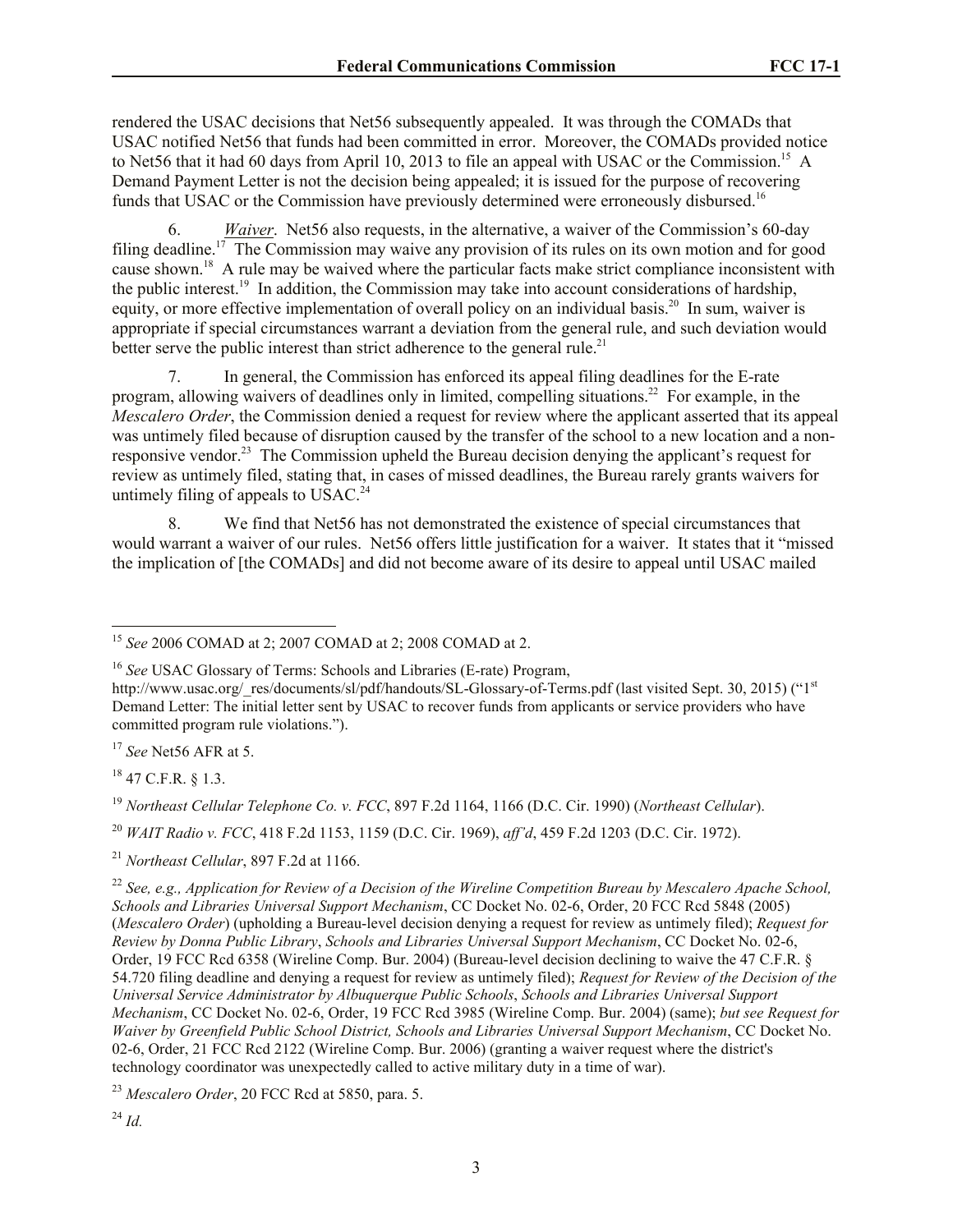Demand Payment Letters directing the return of the funds."<sup>25</sup> This assertion falls far short of special circumstances that would warrant a waiver of our rules.

9. *Administrative Limitations on Debt Recovery*. We also reject Net56's argument that USAC's recovery action for funding year 2006 is time-barred by the Commission's policy directive that USAC finish its investigations and seek recovery within five years of the final delivery of service for a specific funding year.<sup>26</sup> In the *Fifth Report and Order*, the Commission "for administrative efficiency" announced a policy that inquiries related to wrongful E-rate program disbursements should be completed within five years of the final delivery of service for a specific funding year.<sup>27</sup> The Commission found that this policy struck "an appropriate balance between preserving the Commission's fiduciary duty to protect the fund against waste, fraud and abuse and the beneficiaries' need for certainty and closure in their E-rate application processes."<sup>28</sup> We continue to believe that the best course is for USAC to aim to complete its investigations and seek recovery of funds within five years, whenever possible. We therefore direct USAC to incorporate that as an objective in its annual performance metrics plan. In this instance, we find that USAC finished its inquiries within five years of the funding year 2006 disbursements.<sup>29</sup> But even assuming *arguendo* that the recovery action fell outside the five year period within which the Commission recommended that investigations be completed, that time frame constitutes merely a policy preference<sup>30</sup> and not an absolute bar to recovery, unlike a statutory limitations period that Congress may  $establish$ <sup>31</sup>

10. The Commission has a duty to make sure that the E-rate program is operated efficiently and effectively for the benefit of our nation's schools and libraries. The Commission also has a duty to safeguard against waste, fraud, and abuse of the federal funds that go to support all of the universal service support mechanisms. The Debt Collection Improvement Act (DCIA) directs agencies to "try to collect a claim of the [U.S.] Government for money or property arising out of the activity of or referred to, the agency."<sup>32</sup> The Commission noted this requirement when adopting the five year policy,

<sup>26</sup> *Id.* at 2-3.

<sup>27</sup> *Schools and Libraries Universal Service Support Mechanism*, C C Docket 02-6, Fifth Report and Order, 19 FCC Rcd 15808, 15819 (2004) (Fifth Report and Order)*.*

<sup>28</sup> *Id.* at 15819, para. 33.

 $^{29}$  Net56 argues that USAC issued the April 10, 2013 COMAD more than five years after funding year 2006. However, disbursements for the FRNs at issue occurred from February 2007 to July 2007 and USAC issued the initial COMAD underlying this AFR on February 7, 2012. Net56 appealed that COMAD to USAC, the appeal was approved in part with funding reductions for certain FRNs, and those reductions were the subject of the April 10, 2013 COMAD.

<sup>30</sup> *See Fifth Report and Order* at 15809, para. 1 ("[w]e announce our policy regarding the timeframe in which USAC and the Commission will conduct audits or other investigations relating to use of E-rate funds."); *see also id.* at 15818, para. 31 (where the Commission finds that "announcing a general policy in this area is in the public interest…."); and *id.* at 15818-19, para. 32 (again describing the limitations period as a policy.); *see also Comprehensive Review of the Universal Service Fund Management, Administration, and Oversight et al.*, CC Docket Nos. 96-45 et al., Report and Order, 22 FCC Rcd 16372, 16387, para. 28 (2007).

<sup>31</sup> Only Congress may create a limitations period barring recovery of debt. *Royal Indemnity Co. v. United States*, 313 U.S. 289, 294, 61 S. Ct. 995, 997 (1941) ("Power to release or otherwise dispose of the rights and property of the United States is lodged in the Congress by the Constitution. Art. IV, [section] 3, Cl. 2. Subordinate officers of the United States are without that power, save only as it has been conferred upon them by Act of Congress . . .") *See also United States v. Wurts*, 303 U.S. 414, 416, 58 S.Ct. 637, 638 (1938) ("The Government's right to recover funds, from a person who received them by mistake and without right, is not barred unless Congress has 'clearly manifested its intention' to raise a statutory barrier [to recovery].") (citations omitted)

<sup>32</sup> 31 U.S.C. § 3711(a)(1); *see also* 31 C.F.R. § 901.1 (requiring aggressive collection actions). Depending on the amount of the debt, such a rule could also violate the statutory limitation on an agency's authority to compromise

(continued….)

l  $25$  Net56 AFR at 1.